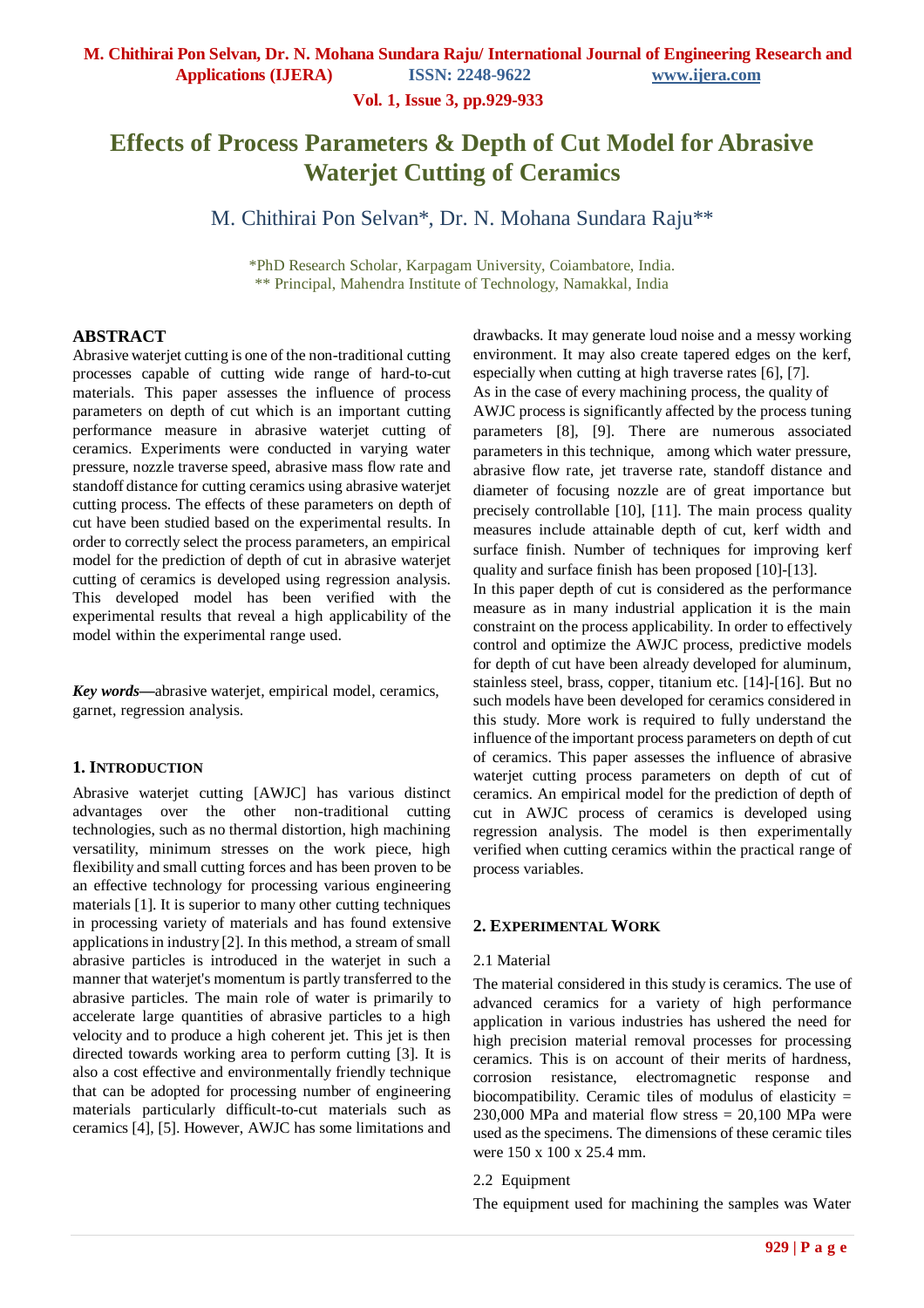## **Vol. 1, Issue 3, pp.929-933**

Jet Sweden cutter which was equipped with KMT ultrahigh pressure pump with the designed pressure of 4000 bar. The machine is equipped with a gravity feed type of abrasive hopper, an abrasive feeder system, a pneumatically controlled valve and a work piece table with dimension of 3000 mm x 1500 mm. Sapphire orifice was used to transform the high-pressure water into a collimated jet, with a carbide nozzle to form an abrasive waterjet. The schematic of an abrasive waterjet cutting process is shown in fig.1.



Fig 1. Schematic of an abrasive waterjet cutting process

Throughout the experiments, the nozzle was frequently checked and replaced with a new one whenever the nozzle was worn out significantly. The abrasive waterjet cutting head is shown in fig.2.



Fig. 2. Abrasive waterjet cutting head

The abrasives were delivered using compressed air from a hopper to the mixing chamber and were regulated using a metering disc. The abrasive waterjet pressure is manually controlled using the pressure gauge. The standoff distance is controlled through the controller in the operator control stand. The traverse speed was controlled automatically by the abrasive waterjet system programmed by NC code. The debris of material and the slurry were collected into a catcher tank.

2.3 Design of Experiments (DOE)

To achieve a thorough cut it was required that the

combinations of the process variables give the jet enough energy to penetrate through the specimens. In the present study four process parameters were selected as control factors. The parameters and levels were selected based on the literature review of some studies that had been documented on AWJC on graphite/epoxy laminates [17], metallic coated sheet steels [18] and fiber-reinforced plastics [19]. Taguchi's experimental design was used to construct the design of experiments (DOE). Four process parameters, i.e. water pressure, nozzle traverse speed, mass flow rate of abrasive particles and standoff distance each varied at three levels as shown in table 1, an  $L_{81}$  (3<sup>4</sup>) orthogonal arrays table with 81 rows corresponding to the number of experiments was selected for the experimentation.

Table 1 Levels of parameters used in experiment

| Parameters             | level 1 | level 2 | level 3 |
|------------------------|---------|---------|---------|
| Water pressure (MPa)   | 275     | 334     | 393     |
| Traverse speed (mm/s)  | 6.6     | 5.6     | 4.6     |
| Mass flow rate $(g/s)$ |         | 6.9     | 9.8     |
| Standoff distance (mm) |         | 34      | 18      |

The parameters that were kept constant during tests included the jet impact angle at neutral nozzle position (90°), orifice diameter (0.35 mm), nozzle diameter (1.05 mm), abrasive material (garnet particles with the density of  $4100 \text{ kg/m}^3$ ) and average diameter of abrasive particles (0.18 mm). For each experiment, the machining parameters were set to the pre-defined levels according to the orthogonal array. All machining procedures were done using a single pass cutting. For each cut, at least three measures were made and the average was taken as the final reading to minimize the error.

### **3. EXPERIMENTAL RESULTS AND DISCUSSION**

By analysing the experimental data, it has been found that the effects of the four basic parameters, i.e., water pressure, abrasive mass flow rate, nozzle traverse speed and nozzle standoff distance on the depth of cut are in the same fashion as reported in previous studies for other materials [20]-[22]. The effect of each of these parameters is studied while keeping the other parameters considered in this study as constant.

#### 3.1 Effect of Water Pressure on Depth of Cut

The influence of water pressure on the depth of cut is shown in fig. 3. Results indicate that, within the operating range selected, increase of water pressure results in increase of depth of cut when mass flow rate, traverse speed and standoff distance were kept constant. When water pressure is increased, the jet kinetic energy increases that leads to more depth of cut.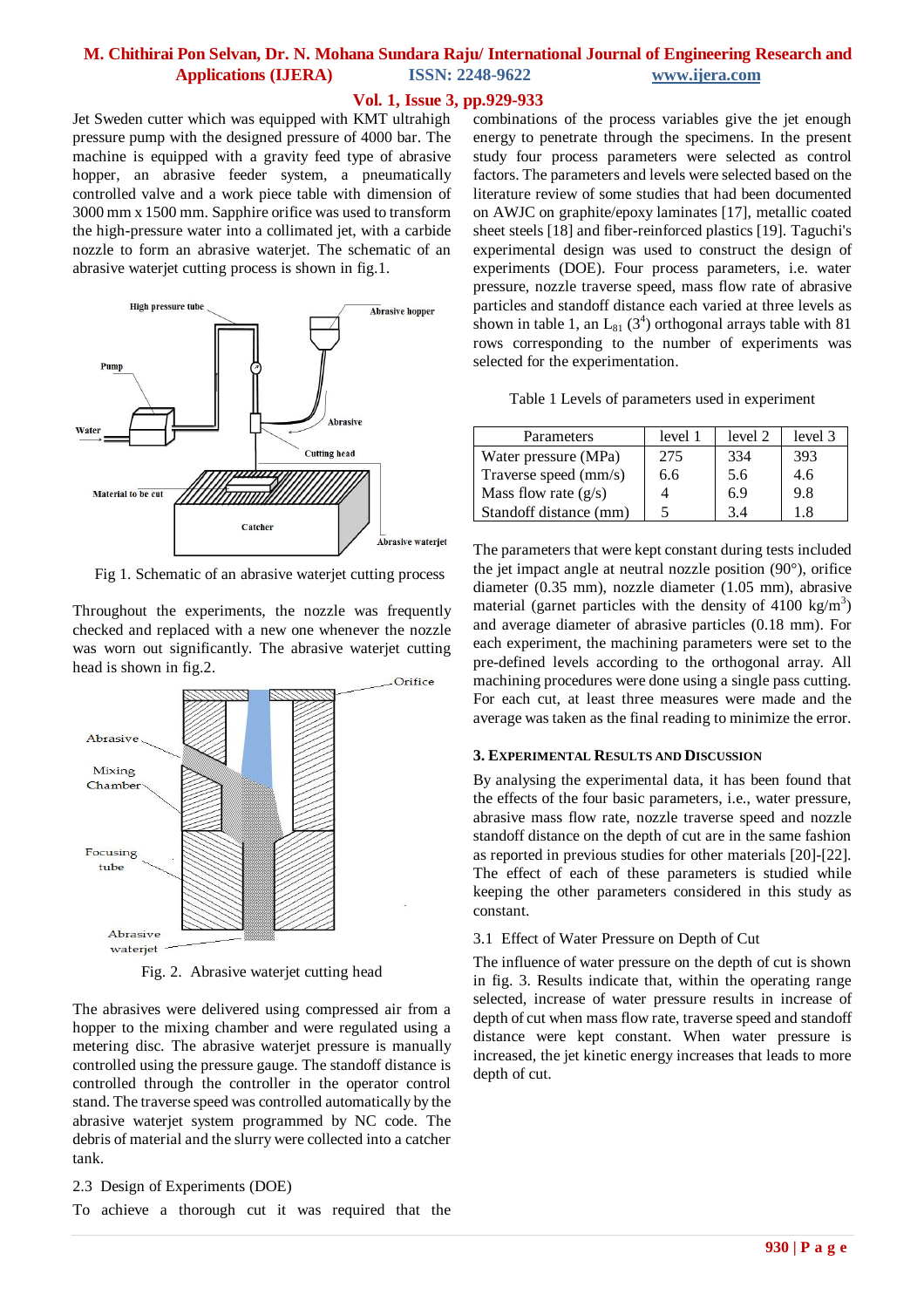

Fig. 3. Water pressure versus depth of cut

### 3.2 Effect of Mass Flow Rate on Depth of Cut

Increase in abrasive mass flow rate also increases the depth of cut as shown in fig. 4. This is found while keeping the pressure, traverse speed and standoff distance as constant. The impact between the abrasive particle and the material determines the ability of the abrasive waterjet to cut the material. Since cutting is a cumulative process, the speed of the abrasive particle and the frequency of particle impacts are both important. The speed of the particle determines the impulsive loading on the material and the potential energy transfer from the particle to the material. The frequency of the impact determines the rate of energy transfer and hence, the rate of cut depth growth. The mass flow rate of the abrasive particles partially determines the frequency of the impacting particles and partially determines the speed at which they hit. In addition, with the greater mass flow rates, the kinetic energy of the water must be spread over more particles. Therefore, the depth of cut goes down with the increased mass flow rate.



Fig. 4. Abrasive mass flow rate versus depth of cut

## 3.3 Effect of Traverse Speed on Depth of Cut

Traverse speed is the advance rate of nozzle on horizontal plane per unit time during cutting operation. Results indicate that increase of traverse speed decreases the depth of cut within the operating range selected, by keeping the other parameters considered in this study as constant. The longer the abrasive waterjet stays at a particular location, the deeper the cut will be because the stream of abrasive particles has more time to erode the material. This effect is due to two reasons. First the longer the dwell time the greater the number of impacting abrasive particles hit the material and the greater the micro damage, which starts the erosion



Fig. 5. Traverse speed versus depth of cut

Secondly, the water from the jet does have a tendency to get into the micro cracks and because of the resulting hydrodynamic pressure, the crack growth results. When the micro cracks grow and connect, the included material will break loose from the parent material and the depth of cut increases. For this reason, it seems reasonable to expect an inverse relationship between the traverse speed and the depth of cut as shown in fig. 5.

#### 3.4 Effect of Standoff distance on Depth of Cut

Standoff distance is the distance between the nozzle and the work piece during cutting operation. If we keep other operational parameters constant, when standoff distance increases, depth of cut decreases as shown in fig. 6. However standoff distance on depth of cut is not much influential when compared to the other parameters considered in this study.



Fig. 6. Standoff distance versus depth of cut

#### **4. EMPIRICAL MODEL FOR DEPTH OF CUT**

Mathematical model for the depth of cut is empirically developed based on the experimental data set by using regression analysis technique as shown in (1). This model relate the depth of cut to four process variables, namely water pressure, nozzle traverse speed, nozzle standoff distance and abrasive mass flow rate.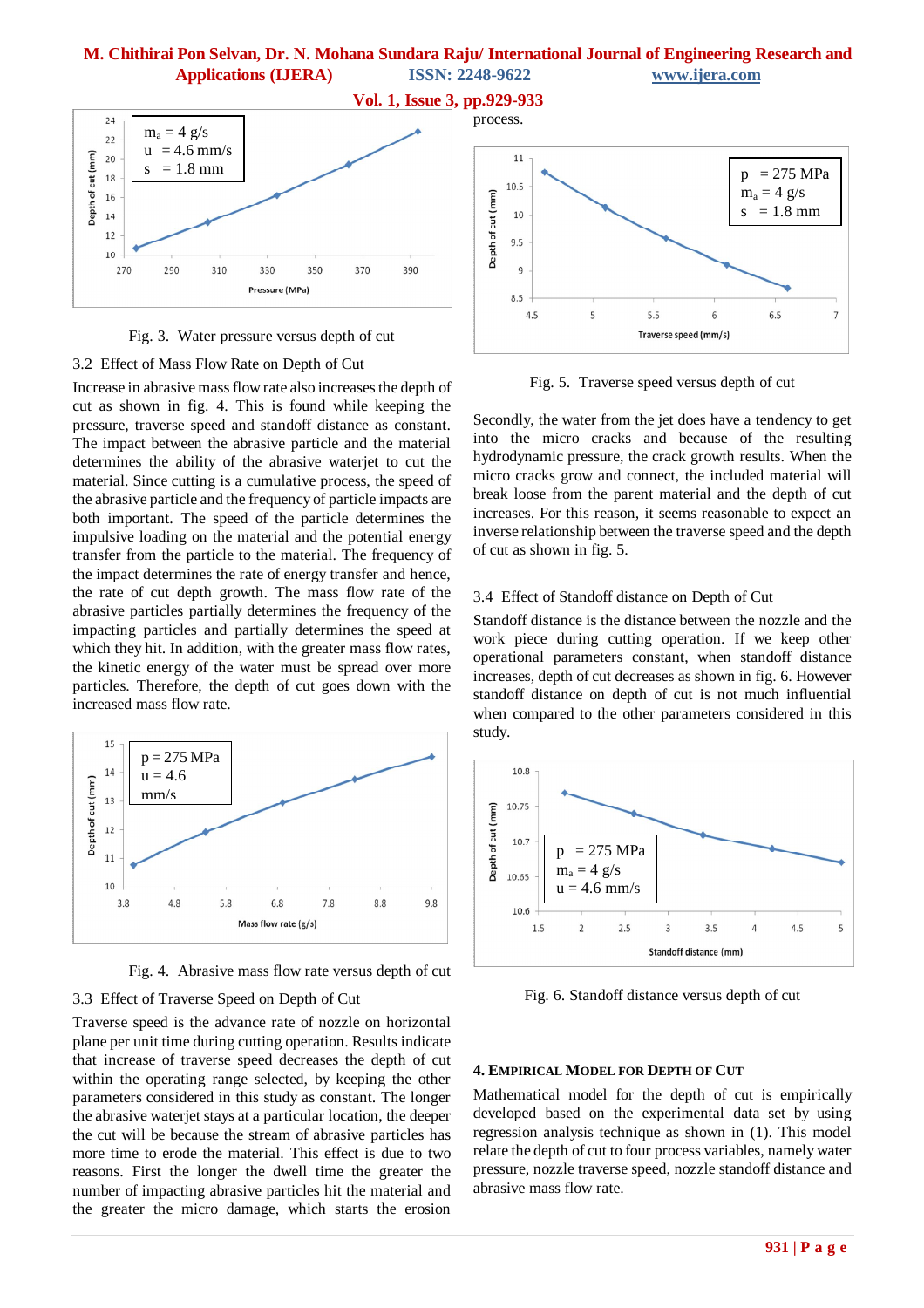## **Vol. 1, Issue 3, pp.929-933**

$$
D_c = 9.99 \times 10^5 \times \frac{m_a}{\rho_w d_y u} \times \frac{(P}{E})^{1.984} \times (\frac{s}{d_p})^{0.654} \times (\frac{s}{d_p^3 \rho_y u})^{0.663} \times (\frac{\rho_y u^2}{p})^{0.129} \text{---(1)}
$$

where  $D_c$ ,  $d_j$ ,  $d_p$  and s are in meters,  $m_a$  is in kg/s, u is in m/s,  $\rho_p$  and  $\rho_w$  are in kg/m<sup>3</sup>, p and E are in MPa. The above model is valid for the operating parameters in the following range for practical purposes and machine limitations:

270 MPa  $\Box$  p  $\Box$  400 MPa

 $4.2$  mm/s  $\Box$  u  $\Box$  6.6 mm/s

1.8 mm  $\Box$  s  $\Box$  5 mm

and

 $4 \text{ g/s} \square \text{ m}_a \square 10 \text{ g/s}$ 

 To facilitate the understanding of the effect of the process parameters, the above equation may be re-arranged as in (2)

$$
D_c = 9.989 \times 10^5 \times \frac{p^{2.113} m_a^{0.337} d_p^{1.335} \rho_p^{0.534}}{E^{1.984} u^{0.595} s^{0.009} \rho_w d_j} - - - (2)
$$

#### **5. MODEL ASSESSMENT**

The above developed model in eq. (2) has been assessed both qualitatively and quantitatively with the experimental results. It is shown that the model predictions are in good agreement with the experimental data with the average deviations of about 4%.



Fig. 7. Comparision of experimental and predicted values of depth of cut

#### **6. CONCLUSION**

Experimental investigations have been carried for the depth of cut in abrasive waterjet cutting of ceramics. The effects of different operational parameters such as: pressure, abrasive mass flow rate, traverse speed and nozzle standoff distance on depth of cut have been investigated. As a result of this study, it is observed that these operational parameters have direct effect on depth of cut. From the experimental results an empirical model for the prediction of depth of cut in AWJC process of ceramics has been developed using regression analysis. Also verification of the developed model for using it as a practical guideline for selecting the parameters has been found to agree with the experiments.

### **NOMENCLATURE**

- $D_c$  depth of cut (mm)
- $m<sub>a</sub>$  mass flow rate of abrasive particles (g/s)
- $\rho_p$  density of particle (kg/m<sup>3</sup>)
- $\rho_w$  density of water (kg/m<sup>3</sup>)
- $d_i$ diameter of jet (mm)
- $d_p$  average diameter of particle (mm)
- u traverse speed of nozzle (mm/s)
- p water pressure (MPa)
- E modulus of elasticity of material (MPa)
- s standoff distance (mm)

#### **REFERENCES**

- [1] Hascalik, A., Caydas, U., Gurun, H. "Effect of traverse speed on abrasive waterjet machining of Ti-6Al-4V alloy*".Meter.Des.28: pp 1953-1957, 2007.*
- [2] Momber, A., Kovacevic, R. "Principles of Abrasive Waterjet Machining". *Springer-Verlag, London, 1998.*
- [3] Hashish M. "A model for abrasive waterjet (AWJ) machining". *Transactions of ASME Journal of Engineering Materials and Technology, vol. III: pp 154-162, 1989.*
- [4] Siores E., Wong W C K., Chen L., Wager J G. "Enhancing abrasive waterjet cutting of ceramics by head oscillation techniques". *Ann CIRP, 45[1]: pp 215-218, 1996.*
- [5] Wang J. "Abrasive Waterjet Machining of Engineering Materials". Uetikon-Zuerich [Swizerland*]: Trans Tech Publications, 2003*.
- [6] M.A. Azmir, A.K. Ahsan. "Investigation on glass/epoxy composite surfaces machined by abrasive waterjet machining". *Journal of Materials Processing Technology, vol.198, pp 122-128, 2008.*
- [7] C. Ma, R.T. Deam. "A correlation for predicting the kerf profile from abrasive waterjet cutting". *Experimental Thermal and Fluid Science, vol.30, pp 337-343, 2006.*
- [8] Kovacevic R. "Monitoring the depth of abrasive waterjet penetration". *International Journal of Machine Tools & Manufacture, vol 32(5), pp 725-736, 1992.*
- [9] Hashish, M. "Optimization factors in abrasive waterjet machining". *Transaction of ASME J. Eng. Ind. 113: pp 29-37, 1991.*
- [10]John Rozario Jegaraj J., Ramesh Babu N. "A soft computing approach for controlling the quality of cut with abrasive waterjet cutting system experiencing orifice and focusing tube wear*", Journal of Materials Processing Technology, vol.185, no.1–3: pp 217–227, 2007.*
- [11]Shanmugam D. K., Wang J., Liu H. "Minimization of kerf tapers in abrasive waterjet machining of alumina ceramics using a compensation technique*". International Journal of Machine Tools and Manufacture 48: pp 1527–1534, 2008.*
- [12]Shanmugam D. K., Masood S. H. "An investigation of kerf characteristics in abrasive waterjet cutting of layered composites". *International Journal of Material Processing Technology 209: pp 3887–3893, 2009.*
- [13]E. Lemma, L. Chen, E. Siores, J. Wang. "Optimising the AWJ cutting process of ductile materials using nozzle